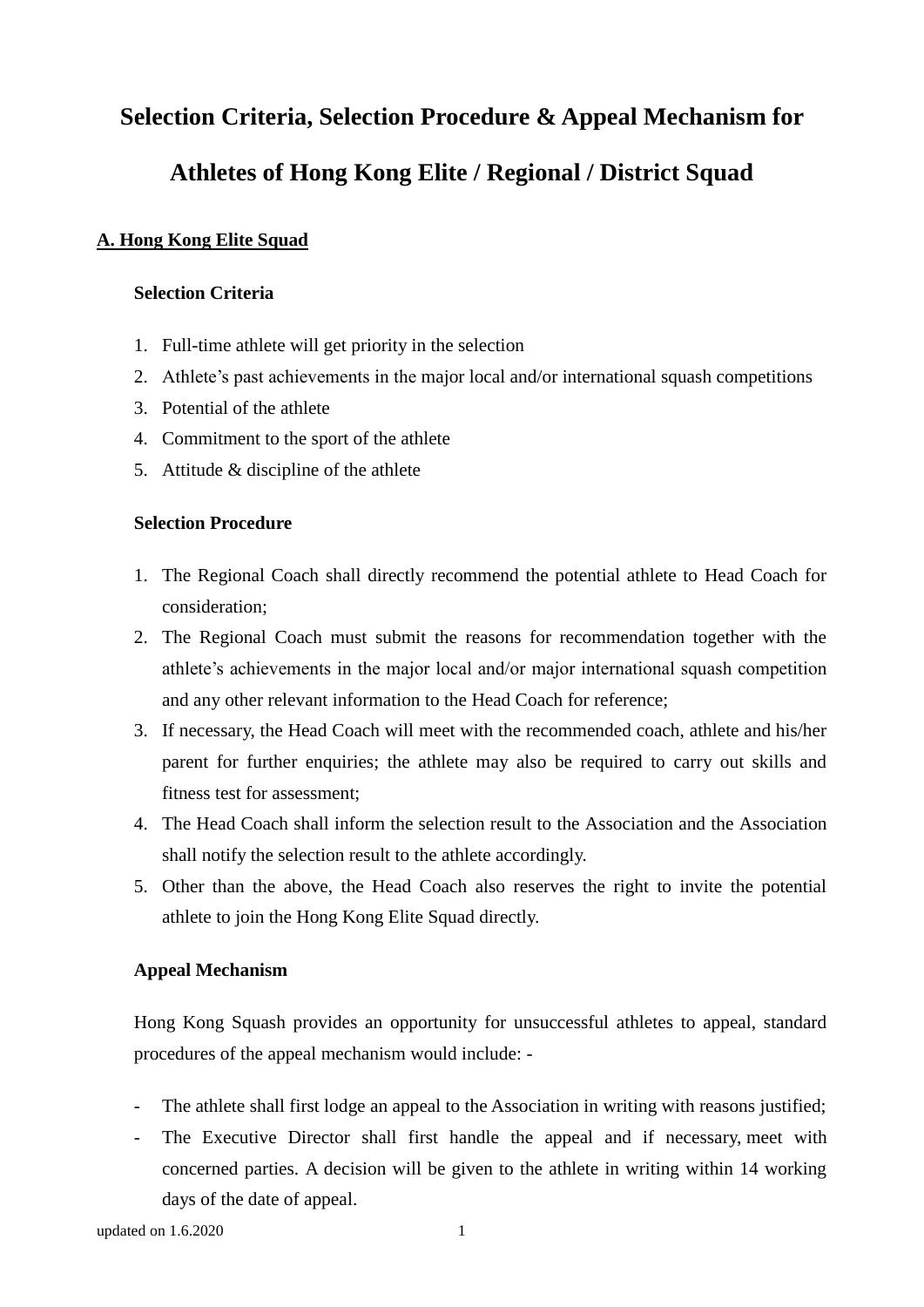- The athlete who disagrees with the decision may further appeal to the Association in writing with reasons justified; the Chairman of Hong Kong Squash shall form a Special Panel to handle the final appeal and its decision shall be final.
- The final decision shall be given to the athlete in writing within 21 working days of the date of final appeal.

# **B. Regional Squad**

#### **Selection Criteria**

- 1. Athlete must be 17 years of age or under, otherwise the athlete must have the special approval of the Coaching & Development Manager.
- 2. Athlete of age 11 or above passing with the Gold Award or above OR athlete of age under 11 passing with the Silver Award or above at the Junior Squash Award Scheme will get priority in the selection. Other athletes will also be considered if vacancy remains.
- 3. Athlete's past achievements in the major local and/or international junior squash competitions
- 4. Coach's recommendation in the regional / district squad
- 5. High attendance at the regional / district squad training
- 6. Potential of the athlete
- 7. Commitment to the sport of the athlete
- 8. Attitude & discipline of the athlete

# **Selection Procedure** *(\*\*except for current regional squad member)*

- 1. The District Coach (Young Athletes Squash Training Scheme / LCSD Joint Schools Training Centre) shall directly recommend the potential athlete to the Regional Coach-in-charge for consideration; meanwhile the District Coach shall also complete and return the "Student Recommendation Form" to the Coaching & Development Team for record;
- 2. The Regional Coach-in-charge shall arrange **two training sessions** for assessing the standard of the athlete but maximum only two athletes should be arranged for assessment in each training session;
- updated on 1.6.2020 2 3. The Regional Coach-in-charge shall complete and return the "Result of Selection Form" to the Coaching & Development Team for record within 7 working days of the last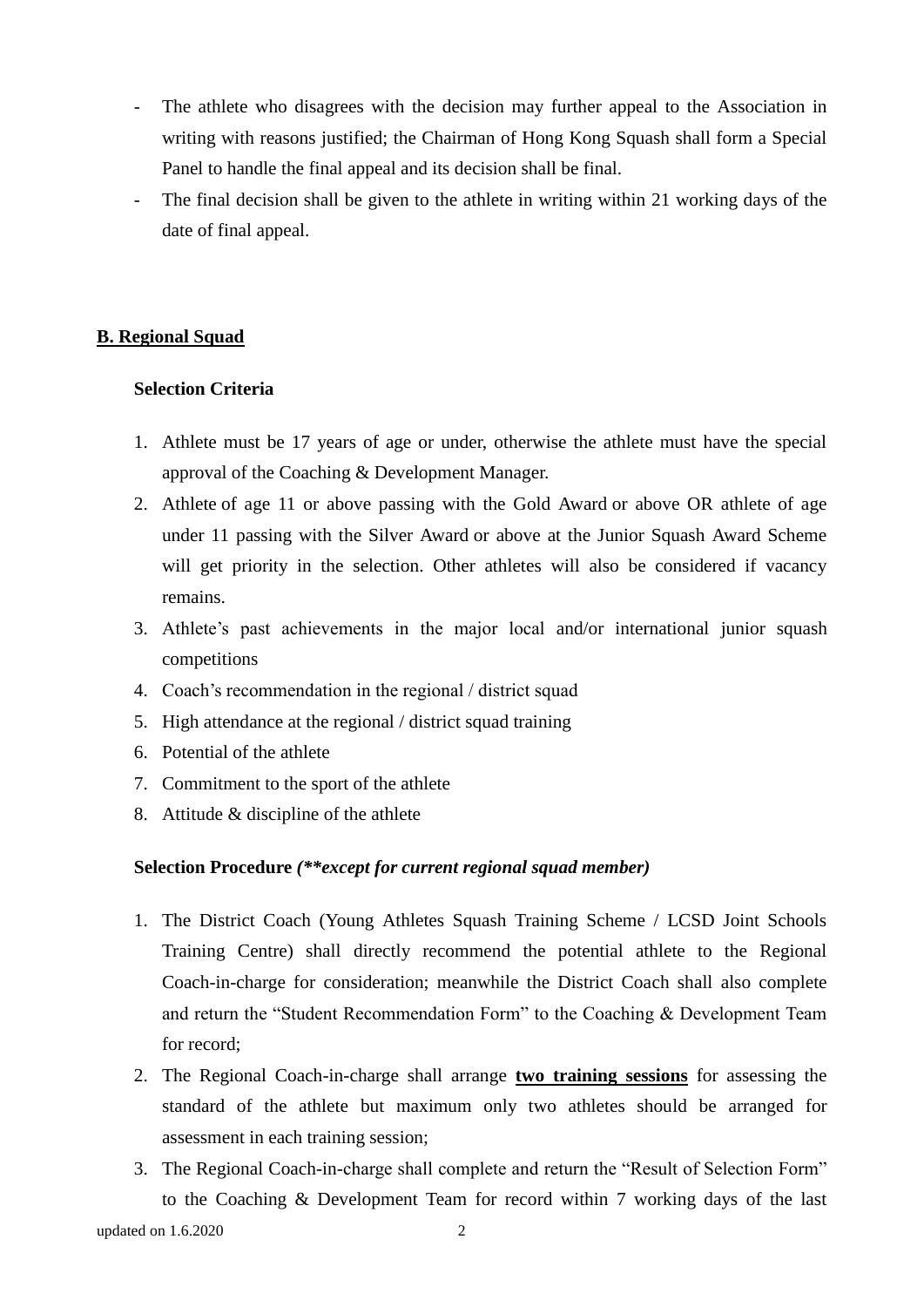assessment date;

- 4. The Association shall send an "Invitation Letter to Regional Squad Training" to invite the selected athlete to join the regional squad training in the next training phase; the Association will send a "Letter of Unsuccessful Selection" to the non-selected athlete.
- 5. Other than the above, the Regional Coach-in-charge also reserves the right to invite the potential athlete to join the Regional Squad directly according to the above-mentioned selection criteria.

*\*\*The Regional Coach-in-charge shall follow and consider the above-mentioned selection criteria for the acceptance of the current regional squad members to the next training phase.*

#### **Appeal Mechanism**

Hong Kong Squash provides an opportunity for unsuccessful athletes to appeal, standard procedures of the appeal mechanism would include: -

- The athlete or his/her parent shall lodge an appeal to the Association in writing with reasons justified;
- The Coaching & Development Manager shall first handle the appeal and if necessary, meet with concerned parties. A decision will be given to the athlete or his/her parent in writing within 14 working days of the date of appeal.
- The athlete or his/her parent who disagrees with the decision may further appeal to the Association in writing with reasons justified, the case will be passed to a Special Panel, formed and chaired by Head Coach and Executive Director being an official panel member to handle the final appeal and its decision shall be final;
- The final decision shall be given to the athlete in writing within 21 working days of the date of final appeal.

# **C. District Squad (Young Athletes Squash Training Scheme / LCSD Joint Schools Training Centre)**

#### **Selection Criteria**

- 1. Athlete must be 15 years of age or under, otherwise the athlete must have the special approval of the Coaching & Development Manager.
- 2. Athlete of age 11 or above passing with the Silver Award or above OR athlete of age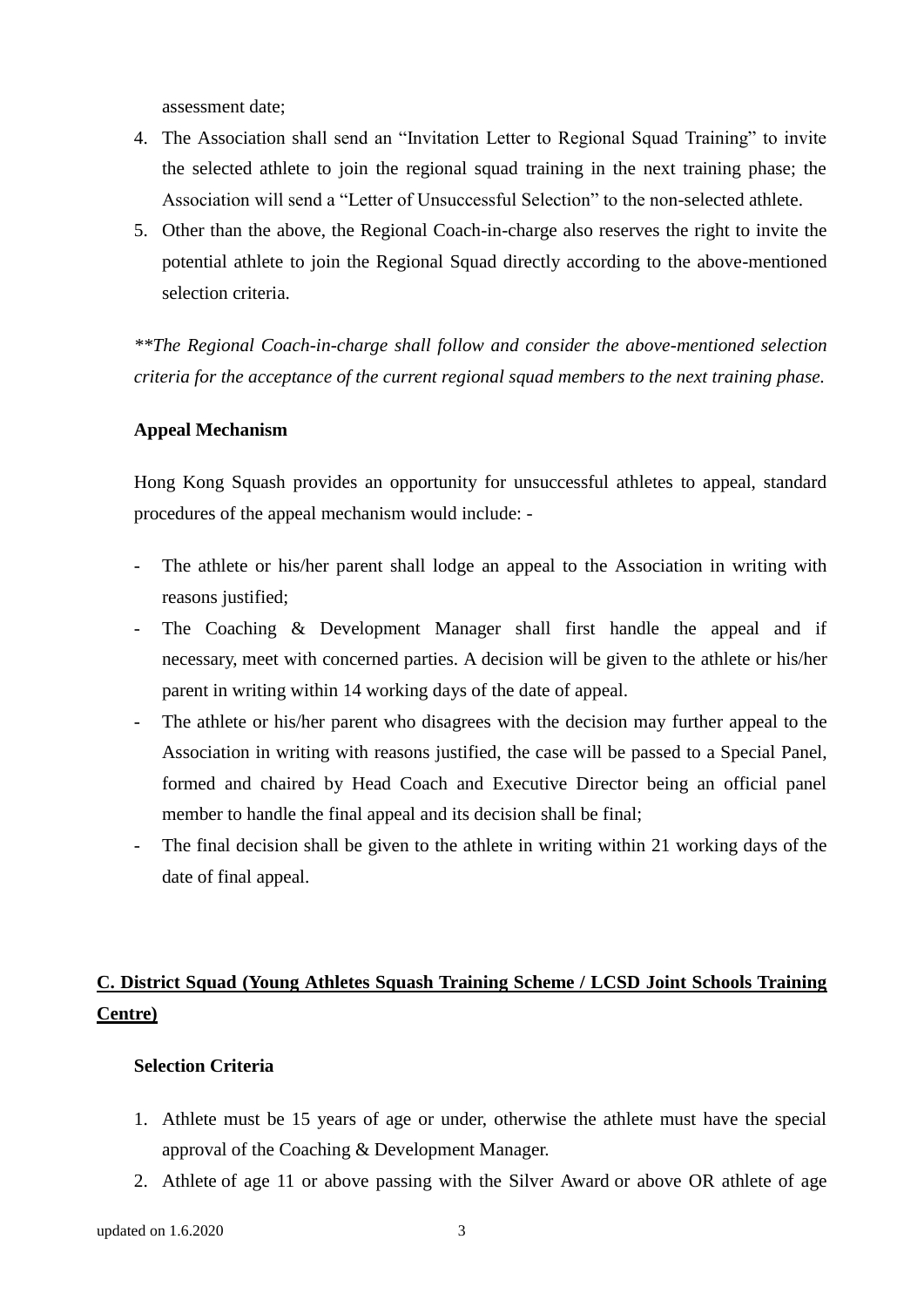under 11 passing with the Bronze Award or above at the Junior Squash Award Scheme will get priority in the selection. Other athletes will also be considered if vacancy remains.

- 3. Athlete's past achievements in the major local and/or international junior squash competitions
- 4. Coach's recommendation in the district squad OR the development programmes (i.e. Squash Talent Foundation Programme / Schools Sports Programme / CSC Junior Training Programmes / any other equivalent programmes organized by the association)
- 5. High attendance at the district squad training OR previous training programmes
- 6. Potential of the athlete
- 7. Commitment to the sport of the athlete
- 8. Attitude & discipline of the athlete

### **Selection Procedure** *(\*\*except for current district squad member)*

- 1. The Coach of Squash Talent Foundation Programme / Schools Sports Programme / CSC Junior Training Programme / any other equivalent training programmes organized by the Association shall directly recommend the potential athlete to the District Coach-in-charge for consideration; meanwhile, the respective Coach shall also complete and return the "Student Recommendation Form" to the Coaching & Development Team for record;
- 2. The District Coach-in-charge shall arrange one training session for assessing the standard of the athlete but maximum only one athlete should be arranged for assessment in each training session for a class of 12 participants and maximum two athletes for a class of 16 participants or above;
- 3. The District Coach-in-charge shall complete and return the "Selection Result Form" to the Coaching & Development Team within 7 working days of the assessment date;
- 4. The Association shall send the enrollment form of Young Athletes Squash Training Scheme / LCSD Joint Schools Training Centre to invite the selected athlete to join the district training in the next training phase; the Association will send a "Letter of Unsuccessful Selection" to the non-selected athlete.
- 5. Other than the above, the District Coach-in-charge also reserves the right to invite the potential athlete to join the District Squad directly according to the above-mentioned selection criteria.

*\*\*The District Coach-in-charge shall follow and consider the above-mentioned selection criteria for the acceptance of the current district squad members to the next training phase.*